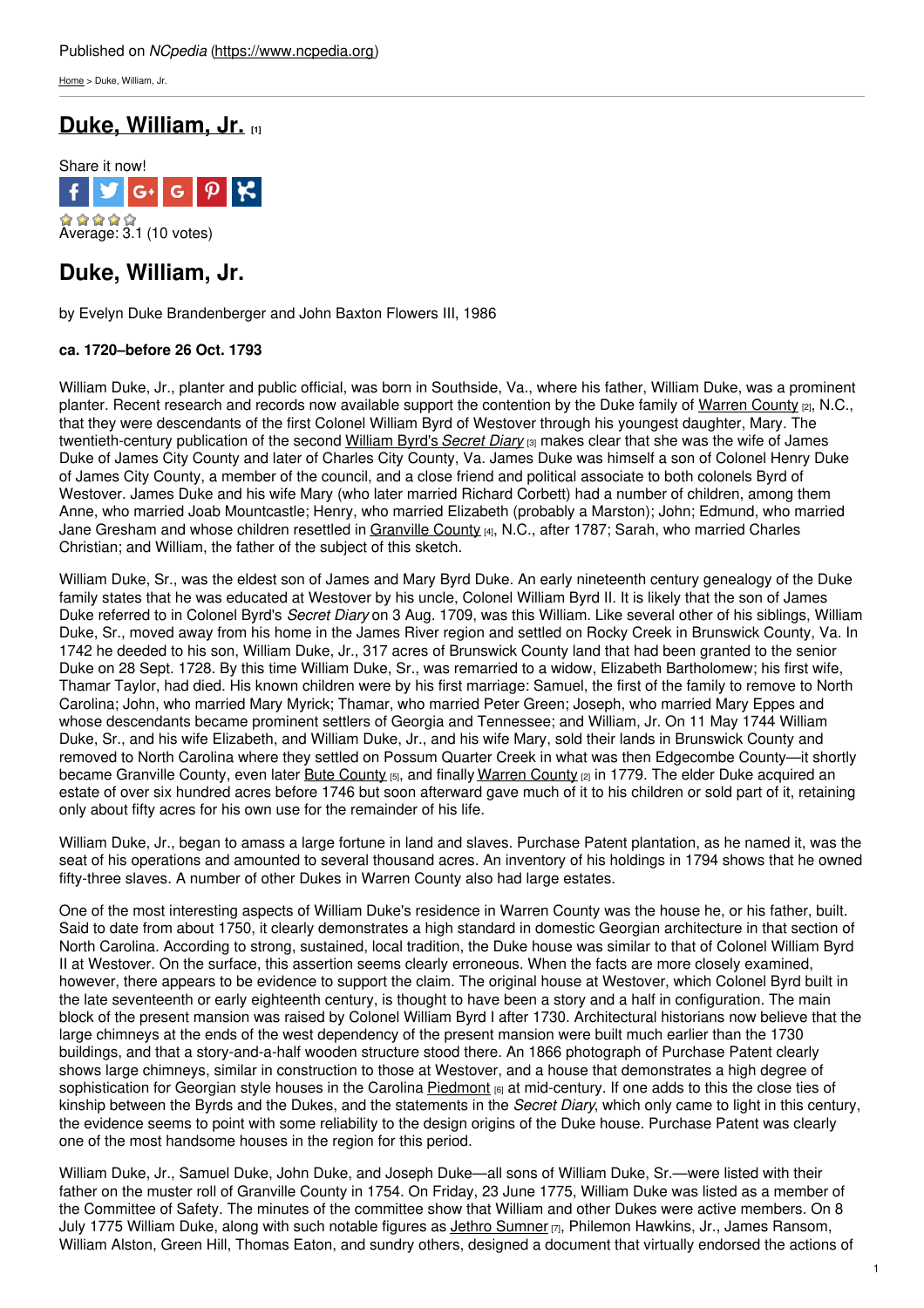the Continental Congress then sitting in Philadelphia. This was clearly treasonable to the British authorities, and places all these men in the vanguard of revolutionary activities.

William Duke, Jr., was one of the men in 1779 commissioned to measure the Bute County boundary and to divide the county in two new units to be named [Franklin](https://www.ncpedia.org/geography/franklin) [8] and Warren counties. Though he did not serve in the armed forces during the [Revolution](https://www.ncpedia.org/american-revolution) [9], the military pay vouchers for the Halifax District indicate that in 1781 the revolutionary government owed him £6,000, probably for supplies furnished the military. In 1779 he was appointed one of six commissioners to lay out the county seat town of Warrenton on the one hundred acres that had been purchased for the purpose. He was clearly interested in the new town and county and its educational facilities, for in 1787 he was appointed a trustee for the Warrenton Academy when it was founded. Duke was later styled "William Duke, Sr.," as his father had died in 1775 and the younger William Duke later had a grandson named William.

Duke's wife, Mary, was a daughter of Edward Green of Brunswick County, Va., who later settled in Granville County, N.C. She is thought to have been a widow when Duke married her and the mother of one daughter, Winnifred. Mary was not married before 17 June 1740 when she witnessed a deed in Brunswick County as "Mary Green." By May 1744 she was the wife of William Duke, Jr., when they, with his parents, William and Elizabeth Duke, sold their land in Brunswick County and moved to North Carolina. William and Mary Duke had five children: Green (m. Mary Parham); Thamar (m. Edward Jones); Sarah (m. Captain Thomas Christmas); Ann, called Nancy (m. Robert Jones); and Mary (m. Isaac Howze). The Green Duke plantation is the site for the Soul City project in Warren County; its handsome mansion house is now listed on the National Register of Historic Places.

Mary Green Duke survived her husband. They are said to be buried on his Purchase Patent plantation, near the town of Warrenton.

### **References:**

Evelyn Duke Brandenberger, *The Duke [Family](http://search.library.duke.edu/search?id=DUKE002302341)* [10] (1979).

Military pay vouchers, Warren County (North Carolina State Archives, Raleigh).

Marion Tinling, ed., *Correspondence of the Three William Byrds of Westover, Virginia, 1684–1776*, vol. 1 (1977).

Warren County Bicentennial Committee, *Bute County Committee of Safety Minutes, 1775–1776*(1977).

Warren County Records, Purchase Patent and Green Duke files (Survey and Planning Unit, Archaeology and Historic Preservation Section, North Carolina State Archives, Raleigh).

Thomas T. Waterman, *The Early Architecture of North Carolina*(1941), and *The Mansions of Virginia* (1946).

Louis B. Wright and Marion Tinling,*The Secret Diary of William Byrd II of Westover, 1709–1712*(1941).

### **Additional Resources:**

Sources for Duke Family Genealogy, Duke University:[http://library.duke.edu/uarchives/history/duke\\_familybib.html](http://library.duke.edu/uarchives/history/duke_familybib.html) [11]

**Subjects:** [Biographies](https://www.ncpedia.org/category/subjects/biography-term) [12] [Planters](https://www.ncpedia.org/category/subjects/planters) [13] Public [officials](https://www.ncpedia.org/category/subjects/public-officials) [14] **Authors:** [Brandenberger,](https://www.ncpedia.org/category/authors/brandenberger) Evelyn Duke [15] [Flowers,](https://www.ncpedia.org/category/authors/flowers-john-0) John B., III [16] **Origin - location:** [Warren](https://www.ncpedia.org/category/origin-location/piedmont-2) County [17] **From:** Dictionary of North Carolina [Biography,](https://www.ncpedia.org/category/entry-source/dictionary-no) University of North Carolina Press.[18]

1 January 1986 | Brandenberger, Evelyn Duke; Flowers, John B., III

**Source URL:** https://www.ncpedia.org/biography/duke-william-jr

#### **Links**

<sup>[1]</sup> https://www.ncpedia.org/biography/duke-william-jr

<sup>[2]</sup> https://www.ncpedia.org/geography/warren

<sup>[3]</sup> https://www.worldcat.org/title/secret-diary-of-william-byrd-of-westover-1709-1712/oclc/477232

<sup>[4]</sup> https://www.ncpedia.org/geography/granville

<sup>[5]</sup> https://www.ncpedia.org/bute-county

<sup>[6]</sup> https://www.ncpedia.org/geography/region/piedmont

<sup>[7]</sup> https://www.ncpedia.org/biography/sumner-jethro

<sup>[8]</sup> https://www.ncpedia.org/geography/franklin